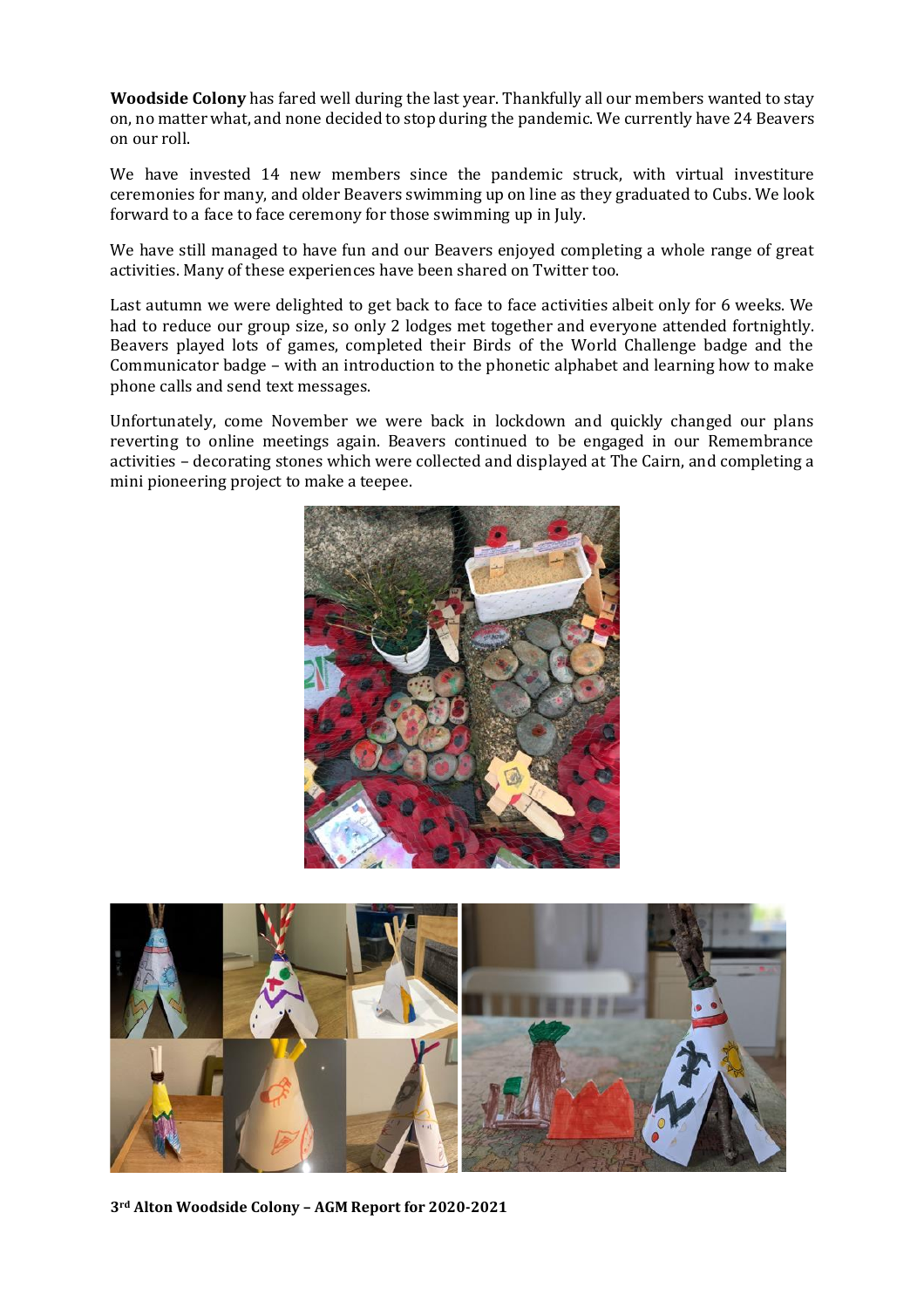We also had an International meeting focusing on international Scouting events, music from different cultures and making instruments. Our final meeting before Christmas was a virtual tour of RAF Odiham, which was very exciting and a real treat.



Continuing online after Christmas and welcoming more new members, we still had a packed programme – working on Navigator level 1 with map skills; finishing the International badge with flags and food tasting; completing the Global Issues badge over several meetings with recycling activities, endangered animals, making water filters and finding out about Fair Trade.



Beavers also built their own solar systems for the Space badge and enjoyed another virtual visit – this time to the Planetarium at Winchester. The Spring term ended with interactive activities – online experiments investigating gravity, acids and alkalis, optical illusions of colour spinners and the effect of fizzy drinks on raisins; also learning to tie knots with a guest at our meeting, and trying fire building methods with one of our Young Leaders.